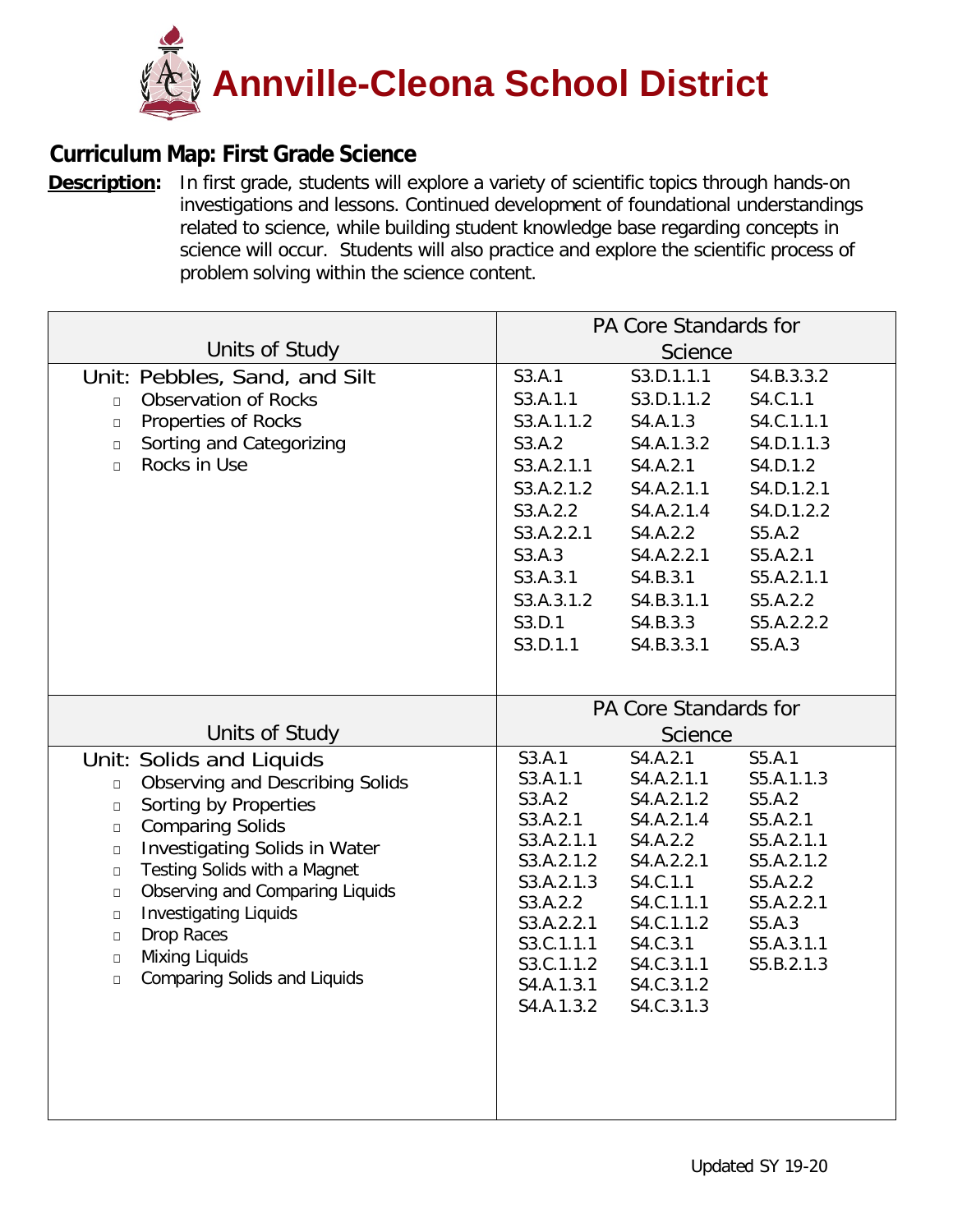|                                                                                                                                                                                                                                                                                                                   | PA Core Standards for                                                                                                                                                                                                |                                                                                                                                                                                                            |                                                                                                                                                                                        |  |
|-------------------------------------------------------------------------------------------------------------------------------------------------------------------------------------------------------------------------------------------------------------------------------------------------------------------|----------------------------------------------------------------------------------------------------------------------------------------------------------------------------------------------------------------------|------------------------------------------------------------------------------------------------------------------------------------------------------------------------------------------------------------|----------------------------------------------------------------------------------------------------------------------------------------------------------------------------------------|--|
| Units of Study                                                                                                                                                                                                                                                                                                    | Science                                                                                                                                                                                                              |                                                                                                                                                                                                            |                                                                                                                                                                                        |  |
| Unit: Plants<br>Parts of a Seed<br>$\Box$<br><b>Types of Stems</b><br>$\Box$<br>Why are Leaves Important<br>$\Box$<br>The Purpose of Roots<br>$\Box$<br>Seed Dispersal<br>$\Box$<br>Needs of Plants<br>$\Box$<br>Plant Adaptations<br>$\Box$<br>Plants as Food<br>$\Box$<br><b>Importance of Plants</b><br>$\Box$ | S4.A.1.3.1<br>S4.A.1.3.2<br>S4.A.1.3.4<br>S4.A.2.1<br>S4.A.2.1.1<br>S4.A.2.1.2<br>S4.A.2.1.3<br>S4.A.2.1.4<br>S4.A.2.2<br>S4.A.2.2.1<br>S4.A.3.1.2<br>S4.A.3.1.4<br>S4.A.3.2<br>S4.A.3.2.2<br>S4.A.3.3<br>S4.A.3.3.1 | S3.B.1<br>S3.B.1.1<br>S3.B.1.1.1<br>S3.B.1.1.3<br>S3.B.1.1.4<br>S3.B.2<br>S3.B.2.1<br>S3.B.2.1.1<br>S3.B.2.1.2<br>S3.B.2.1.3<br>S3.B.3.1<br>S3.B.3.1.2<br>S4.B.1<br>S4.B.1.1.3<br>S4.B.1.1.4<br>S4.B.1.1.5 | S4.B.2.1<br>S4.B.2.1.1<br>S4.B.2.1.2<br>S4.B.3.1<br>S4.B.3.1.2<br>S4.B.3.2<br>S4.B.3.2.1<br>S4.B.3.2.3<br>S4.B.3.3<br>S4.B.3.3.1<br>S4.B.3.3.2<br>S4.D.1.2<br>S4.D.1.2.1<br>S4.D.1.2.2 |  |
| Units of Study                                                                                                                                                                                                                                                                                                    | PA Core Standards for<br>Science                                                                                                                                                                                     |                                                                                                                                                                                                            |                                                                                                                                                                                        |  |
| Unit: Water Cycle<br>Follow the Life of a Raindrop<br>$\Box$<br>States of Matter in Water Cycle<br>$\Box$<br>Water Cycle Demonstration<br>$\Box$<br>The Incredible Journey of Water<br>$\Box$<br>Ways We Use Water<br>$\Box$                                                                                      | S3.B.3<br>S3.B.3.1.2<br>S3.B.3.2<br>S3.B.1.1.3<br>S3.A.3<br>S3.A.3.1.1<br>S3.A.3.1.2<br>S3.A.3.2<br>S3.A.3.2.1<br>S4.A.3.1<br>S4.A.3.1.1<br>S4.A.3.1.2                                                               | S4.A.3.2<br>S4.A.3.2.2<br>S4.A.3.3<br>S4.A.3.3.1<br>S4.B.1.1.3<br>S4.B.3.1<br>S4.B.3.1.2<br>S4.B.3.3<br>S4.B.3.3.1<br>S4.C.1.1<br>S4.C.1.1.1<br>S4.D.1.2                                                   | S4.D.1.2.2<br>S4.D.1.3<br>S4.D.1.3.1<br>S4.D.1.3.2<br>S5.A.1<br>S5.A.1.1.3<br>S5.A.3<br>S5.A.3.2<br>S5.A.3.2.1<br>S5.A.3.1.1                                                           |  |
| Units of Study                                                                                                                                                                                                                                                                                                    | PA Core Standards for<br>Science                                                                                                                                                                                     |                                                                                                                                                                                                            |                                                                                                                                                                                        |  |
| Unit: Food Chain/Web<br>Relationship Between Living and<br>$\Box$<br><b>Non-Living Things</b><br>Living/Non-Living Scavenger Hunt<br>$\Box$<br>The Food Chain<br>$\Box$                                                                                                                                           | S4.A.3.1<br>S4.A.3.1.2<br>S4.A.3.1.3<br>S4.A.3.2<br>S4.A.3.2.1<br>S4.A.3.2.2<br>S4.A.3.2.3<br>S3.B.1<br>S3.B.1.1<br>S3.B.1.1.2<br>S3.B.1.1.3                                                                         | S3.B.3<br>S3.B.3.1<br>S3.B.3.1.1<br>S3.B.3.1.2<br>S3.B.3.2<br>S3.B.3.2.1<br>S3.B.3.2.2<br>S3.B.3.2.3<br>S4.B.1.1.3<br>S4.B.3.1<br>S4.B.3.1.1                                                               | S4.B.3.1.2<br>S4.B.3.2<br>S4.B.3.2.1<br>S4.B.3.2.2<br>S4.B.3.2.3<br>S4.B.3.3<br>S4.B.3.3.3<br>S4.C.2.1<br>S4.C.2.1.1<br>S4.C.2.1.2<br>S5.B.3.1.2                                       |  |